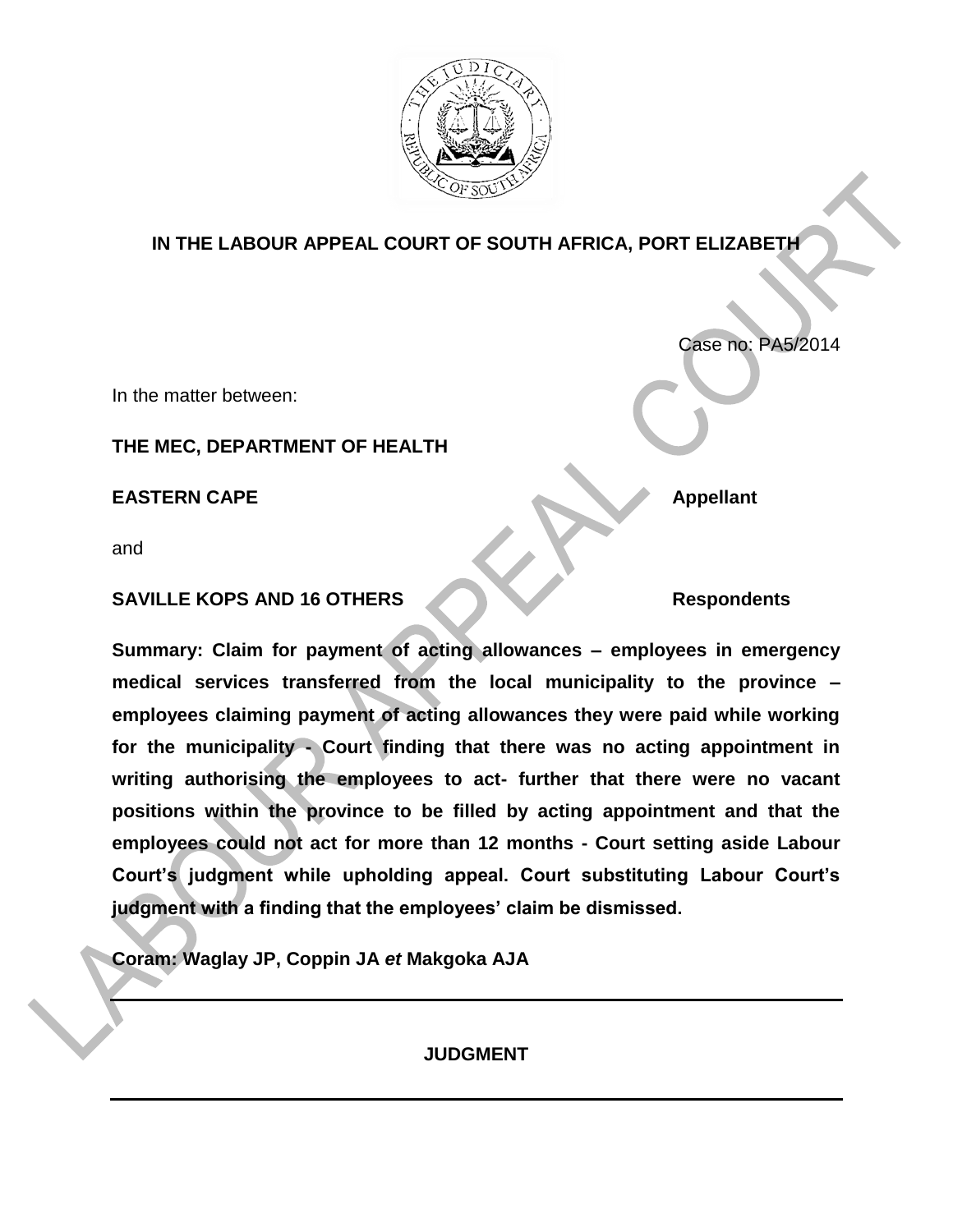- [1] This is an appeal with leave of the Labour Court against its judgment in terms of which it found that the respondents were entitled to payment of acting allowances.
- [2] The respondents were previously employed by the Cacadu District Council or the Port Elizabeth Municipality (now the Nelson Mandela Bay Municipality) within their Emergency Medical Services (EMS). The competence of EMS was then transferred from the respective local municipalities to the Eastern Cape provincial government. Consequently, the EMS became a provincial government competence and all employees of the EMS were transferred from their respective local government to the provincial government.
- [3] To give effect and to regulate the transfer of the employees, an agreement was concluded on 30 September 2003 between the Appellant and the South African Local Government Association, The South African Municipal Workers Union and The Independent Municipal and Allied Workers Union. The effective date of the transfer was recorded as 1 October 2003. Relevant for the purpose of the dispute is *inter alia* clause 3 relevant parts of which reads as follows:

'3 TRANSFER OF STAFF

3.1 On the effective date, the staff who are listed in Annexure "2" hereto which reflects also each staff member's salary (subject to adjustment to reflect any increases after 1 July 2003 up to the effective date) and rank, notch, allowances, bonuses, hourly tariffs and rates will be transferred to the Province on the terms and conditions as agreed between the Province and the parties to this agreement.

3.2 The transfer of staff as is provided for herein, shall not interrupt the individual staff member's continuity of employment and the employment of staff continue with the Province as if they had been on the employ of the Province as from the date of commencement of their employment with Local Authorities.'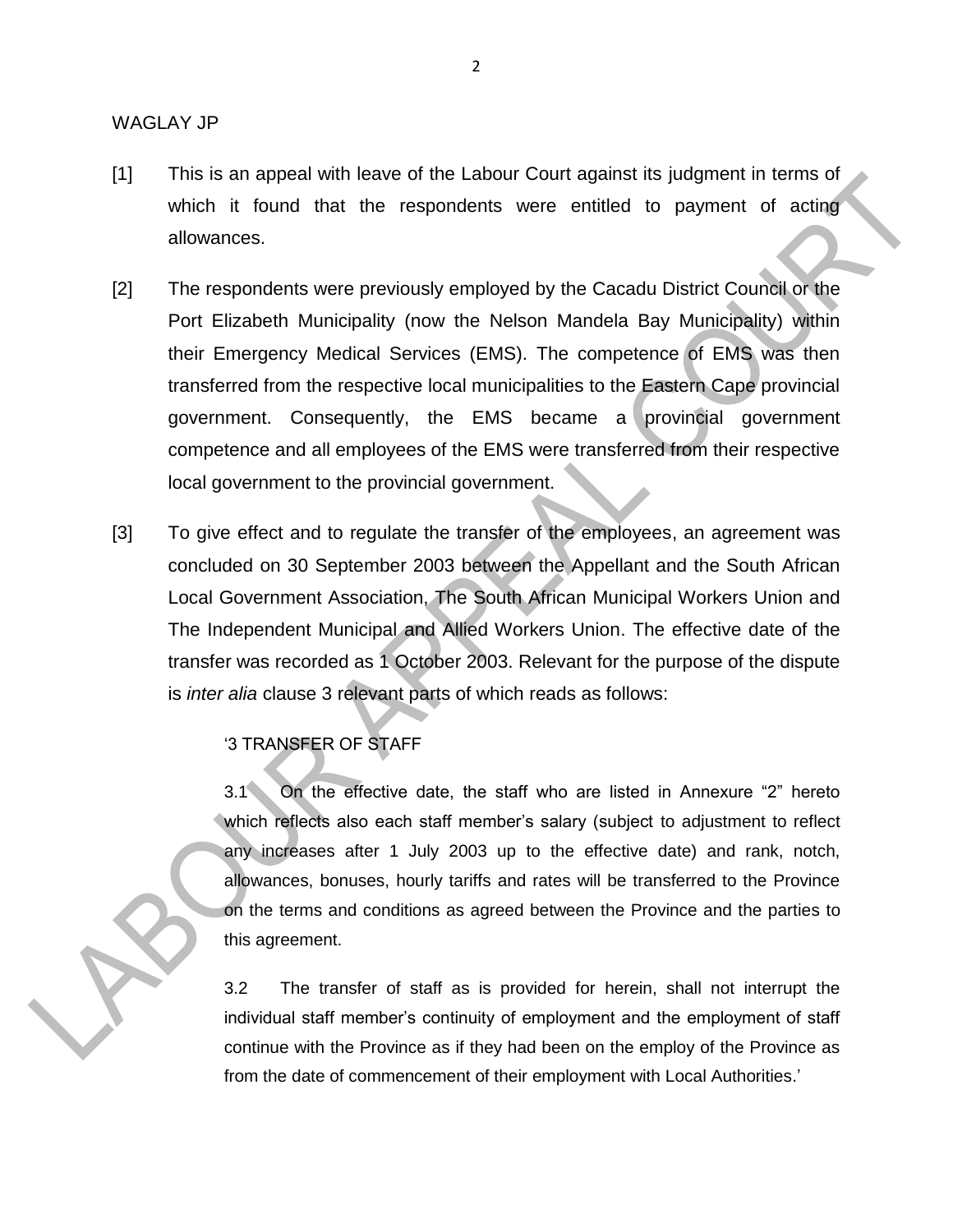- [4] Prior to the transfer, all of the respondents were acting in various higher positions and paid acting allowances. Although the effective date of the transfer is recorded as 1 October 2003, the respondents allege that the transfer only took effect two months later on 1 December 2003. The transfer did not lead to any physical movement of the respondents. The respondents continued to occupy the positions they held prior to the transfer. They also continued to perform the functions which, under their previous employer were to be performed by persons in positions higher than the positions they occupy. As they were receiving an acting allowance prior to the transfer, the new employer (Province) continued to pay the respondents the acting allowances which they were receiving prior to the transfer until about June 2004 and then ceased doing so.
- [5] It is the appellant's refusal to pay the acting allowances despite the fact that the respondents continued to render the services they did in the acting positions prior to the transfer that was the subject of the action and now this appeal.
- [6] The respondents' claim is founded on a breach of contract and is made in terms of Section 77 of the Basic Conditions of Employment Act 75 of 1997. The respondents aver that:
	- (i) they were transferred in 2003 from their respective local government to the provincial government which was a transfer as contemplated in s197 (197 transfer) of the Labour Relations Act (LRA) 66 of 1995; and,
	- (ii) they were entitled to acting allowances from the time of transfer to the time the action was instituted as they continue to act in the acting positions they were in at the time of transfer.
- [7] The appellant in the court *a quo* opposed the action on two grounds. The first is that the court *a quo* lacked jurisdiction because the acting allowances claimed by the respondents were regulated by a collective agreement and that as such, the dispute is about the interpretation and application of the agreement. The appellant averred that in terms of the LRA, the Labour Court did not have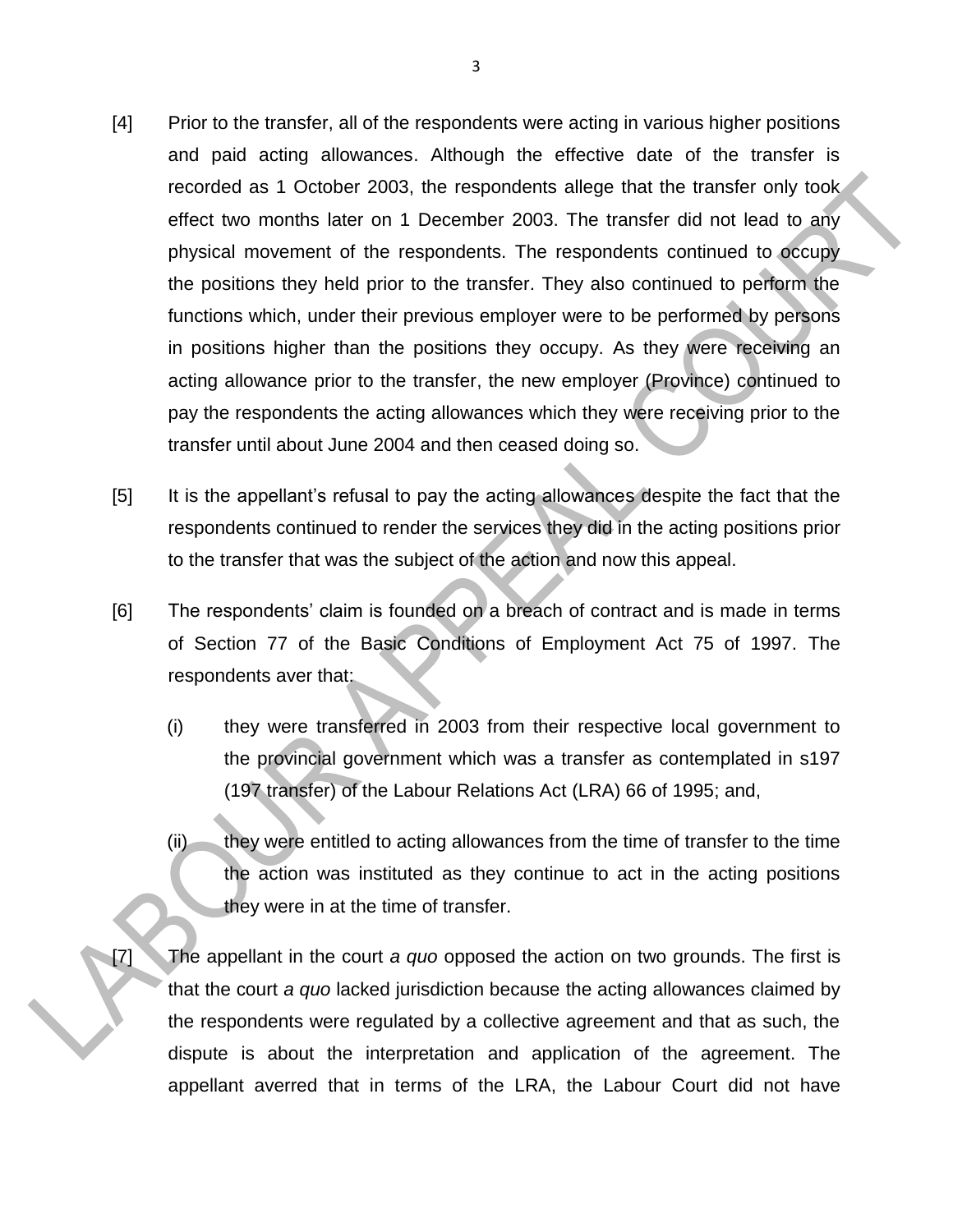jurisdiction to adjudicate such a dispute. The second ground is that there was no proof evincing that the respondents were appointed in their various acting positions or entitled to an acting allowance in terms of the relevant legislation or the resolution of the Bargaining Council which applied to their employment.

- [8] In considering the respondents' claim, although the court *a quo* expressly did not entertain the issue of jurisdiction, it considered the collective agreement in respect of acting appointments, and while accepting that the agreement provided for an acting appointment to be in writing and not exceed a period of 12 months, came to the conclusion that the appellant had acquiesced in the acting appointments as the respondents "could not have appointed themselves" and therefore held that the respondents could not be deprived from being paid their acting allowances.
- [9] The appellant reiterates the submissions it made in the court below. Concerning the issue of jurisdiction, the appellant avers that the court *a quo* did not have jurisdiction because and on its own finding, there was a collective agreement that regulated the relationship between the parties including the payment of the acting allowance. That being the case it stated that the issue was simply one of interpretation and application of a collective agreement and the Labour Court did not have jurisdiction to deal with that issue. Regarding the fact that the respondents made their claim in terms of the Basic Conditions of Employment Act and not the LRA, the appellant argued that it was improper for the respondents to clothe a dispute about the interpretation and application of a collective agreement as a contractual claim. I am of the view, for reasons set out later, that there is no need to address those points as there are erroneous in the context of this matter because they overlook the fact that the transfer related to the permanent positions the respondents occupied.
- [10] The real issue for consideration in this appeal is whether employees transferred from the local governments to the provincial government are still entitled, in terms

4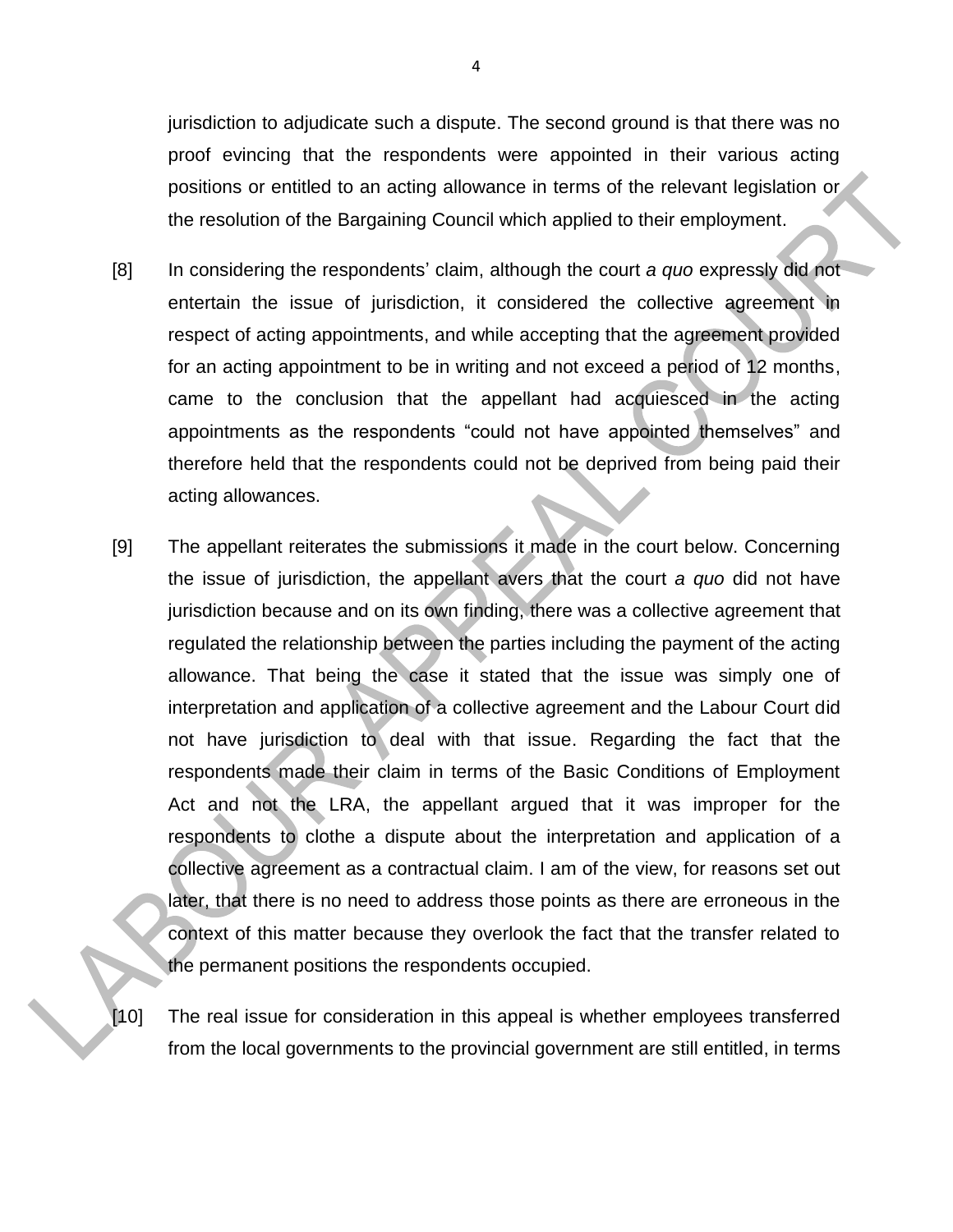of the law, to acting allowances they had received while employed by their erstwhile local governments.

- [11] Even though the transfer, as contemplated in s197, took place and was regulated by the collective agreement referred to in paragraph [3] above, the respondents are employed within the public sector and fall within the General Public Sector Bargaining Council. Consideration of this matter therefore requires that regard be had to the relevant section of the Public Service Act  $(PSA)^1$  and the relevant clause of the General Public Sector Bargaining Council Resolution No 01 of 2002 (Resolution) regulating acting appointments in the public service.
- [12] Section 32(2) of the PSA reads as follows:

'(2)(a) An employee may be directed in writing to act in a post subject to such conditions as may be prescribed.

- (b) Such acting appointment shall be made-
	- (i) in the case of the post of head of department, by the relevant executive authority;
	- (ii) in the case of any other post, by the employee occupying the post, unless otherwise determined by the head of department.' [own emphasis]

Similarly, clause 3 of the Resolution provides:

'3.11 An employee appointed in writing to act in a higher post, by a person who is duly authorised, shall be paid an acting allowance provided that

- (a) the post is vacant and funded…
- (b)…
- 3.1.2 The employee must accept the acting appointment in writing*.*

 $\overline{\phantom{a}}$ <sup>1</sup> 103 of 1994.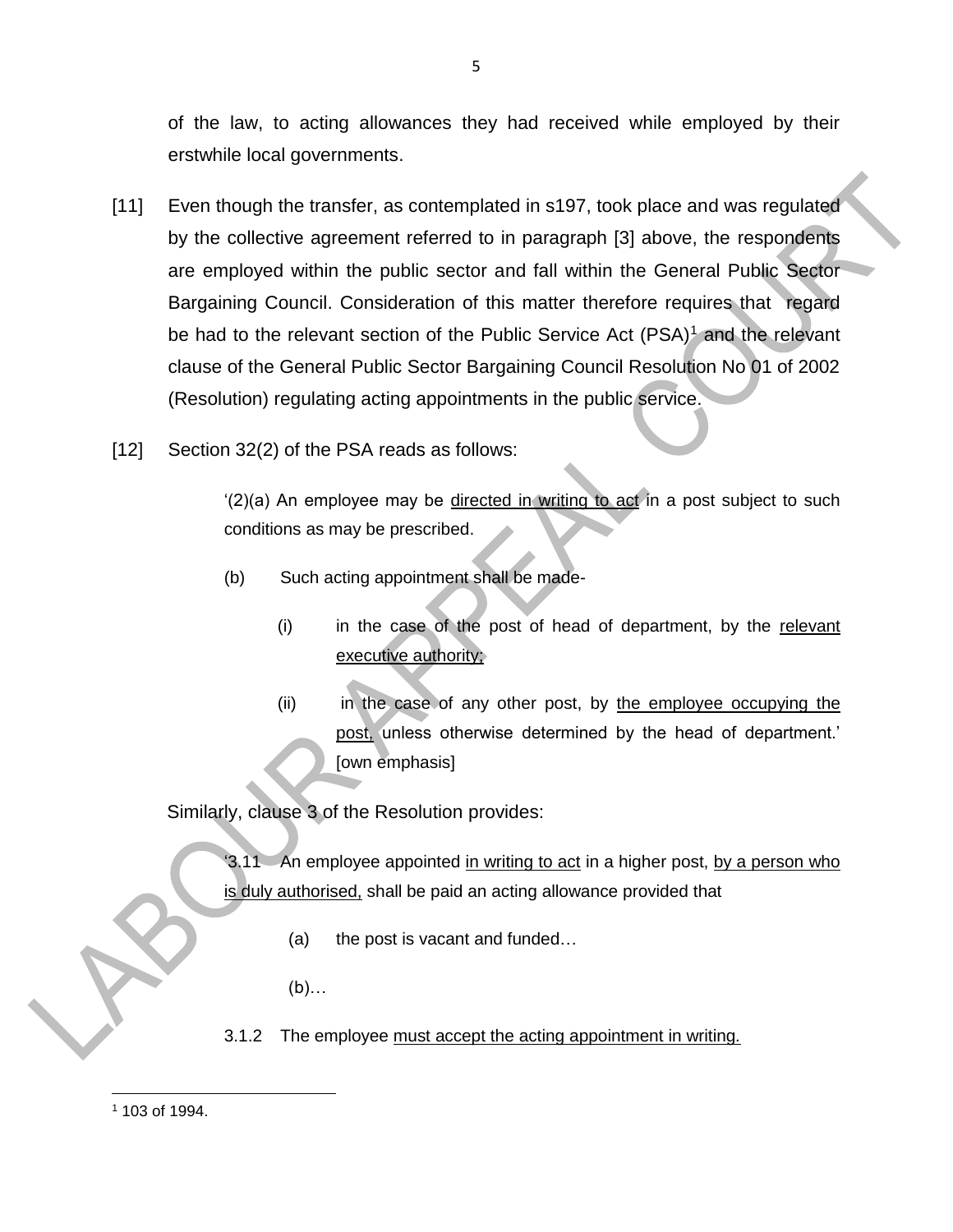3.1.7 An employee may not act in a higher post for an uninterrupted period exceeding twelve months.' [own emphasis]

- [13] In addition to the PSA's requirements that an acting appointment must be made in writing by the duly authorised authorities, the Resolution adds three more requirements: (i) that the post should be vacant and funded and (ii) the employee must accept the acting appointment in writing; and (iii) the employee cannot act for a period exceeding 12 months. There can be no doubt that these requirements are peremptory.
- [14] The PSA as well as the Resolution, clearly provides that an employee who is appointed in writing to act in a higher position must also accept the acting appointment in writing. Moreover, the authorised authority must be the one to initiate the acting appointment. In this matter and in respect of the authorisation of the acting appointment, the appellant averred that there was no written appointment of the respondents by any official of the appellant. Indeed, Mr Du Plessis, who testified on behalf of the respondents, conceded under crossexamination, that no formal appointments were made, and that the respondents did not receive letters of appointment to act. In response to the appellant's representative's question that not one of the respondents was ever appointed to act, Mr du Plessis replied as follows:

'They were not given letters to act. They continued doing the work and they were paid, they were honoured, the payment was honoured. The department failed to give official letters like the council…The province never issued letters to say you are going to act now... $^{2}$ 

Mr Du Plessis's testimony indicates that the respondents were acting without being appointed to do so either in writing or by an authorised person. The argument was that it was a *de facto* acting appointment because the respondents were acting in those positions prior to the transfer. What this suggests is that

 $\overline{\phantom{a}}$ 

…

<sup>2</sup> Record vol 4 at 248-249.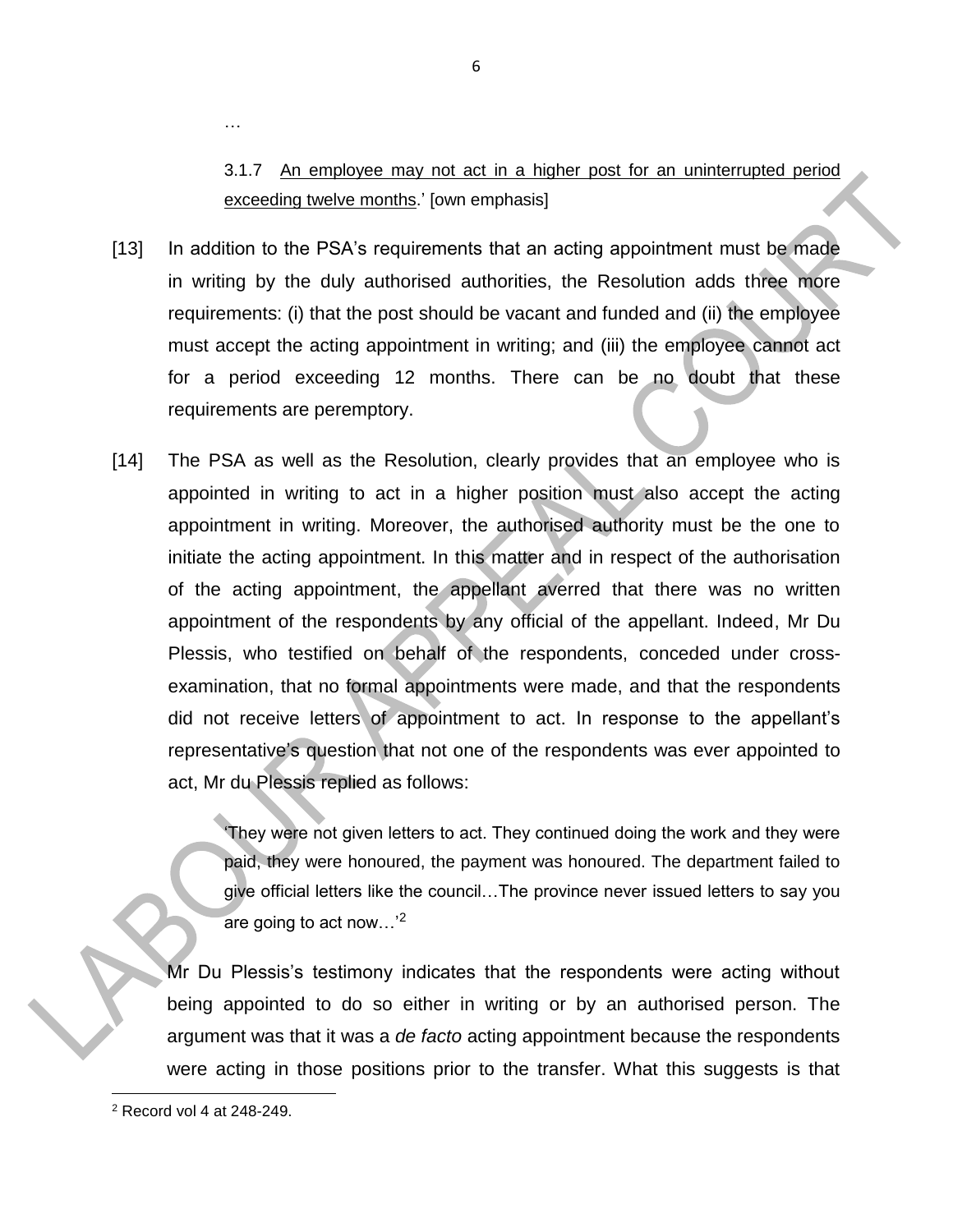because the respondents were receiving acting allowances while working for the municipalities, that acting allowance was also transferred from the municipalities to the province. This cannot be possible. It is the permanent position that is transferred not the add-ons like an acting position.

- [15] An acting appointment is not permanent. It is a temporary arrangement to fill a vacant position pending the filling of that position. Therefore, the contention of the respondents to the effect that that no letters of appointment to act were necessary as they remain in their acting position by virtue of being placed in those positions by their erstwhile employers is totally misconceived. One cannot by reason of a 197 transfer continue to hold an acting position. A transferred employee is only guaranteed his/her permanent position with his/her salary, rank, notch allowances bonuses, uninterrupted and continuity of service.
- [16] In my view, the respondents were also aware, or, at least, should have been aware, that there was no obligation on the appellant to continue with the acting allowances once they were transferred. This is evident from the testimony of Mr Du Plessis when he states:

'I asked the question to Mr Maharaj we are now in province, this was early 2004 in our senior management meeting, are you going to honour the payment to my officers which they got at local government level, because I do not want them to act without any acting allowances.'<sup>3</sup> [own emphasis]

[17] It is undisputed that the respondents were acting in various positions prior to the transfer and were paid from the provincial budget. It cannot be said that those acting positions survived or were also transferred to the provincial government. What is essential after the transfer is to provide proof of any writing of a sort evidencing that any official authorised to do so had appointed the respondents to act. Absent a written authorisation, no acting appointment took place. It follows that the court *a quo* was incorrect in finding that the appellant was aware that the respondents were acting or had acquiesced to them acting. That finding failed to

 $\overline{\phantom{a}}$ <sup>3</sup> Record vol 4 at 237.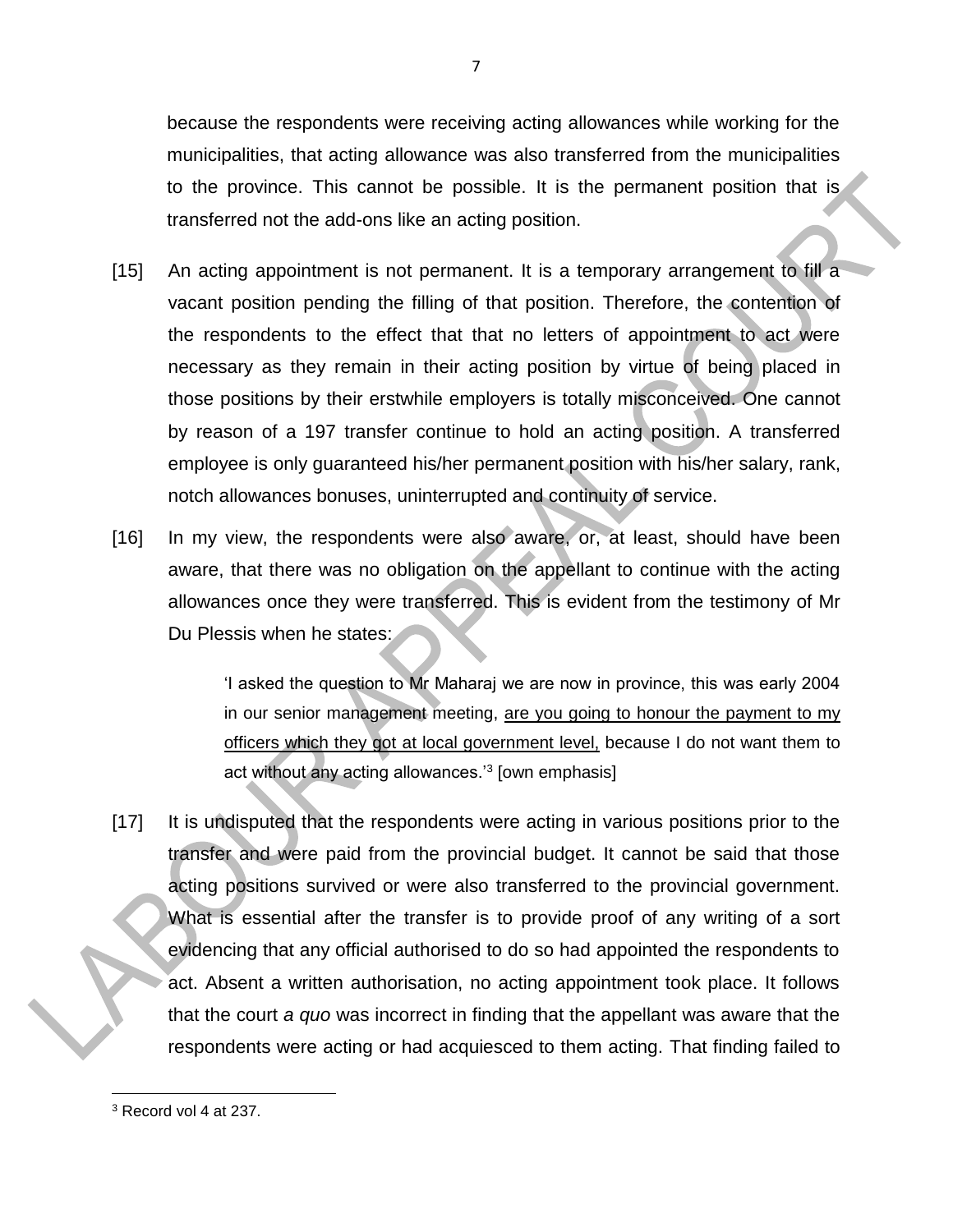take into account s32(2) of the PSA and clause 3 of the Resolution, both of which are binding on the respondents and their employer. One cannot read into the PSA or the Resolution, that acting appointments are based on assumptions, acquiescence, or the fact that someone was actually doing more work than was required of him or doing the work of a more senior personnel. Acting appointments are not valid unless there is, at the very least, compliance with the prescripts of the PSA.

- [18] Furthermore, the Resolution stipulates that the positions in which the employee(s) is acting must be vacant and funded. The appellant contends, and it is not disputed that the positions in which the respondents claim to be acting in do not exist within the appellant's structures. The appellant submits that those positions existed within the erstwhile municipalities but were not filled. Indeed, Mr Du Plessis confirmed when explaining the background that *"these positions*  [were] not on the structure of the province, they are on the structure of local *government*". This demonstrates that the respondents once transferred to the appellant could not be said to be in the acting positions, as there were no provisions within the appellant's establishment for the positions they claim to be acting in. Hence, not only were there no vacant positions, those positions did not exist in the organisational structure of the appellant. Clearly one cannot act in a position that does not exist. It follows that the court *a quo* was wrong in ordering the appellant to pay acting allowances in circumstances where the positions for which acting allowances were sought to be paid were non-existent.
- [19] Perhaps it is apposite to state that the imbroglio about the acting allowance arises out of the fact that the EMS has always been a provincial competence which, at some point, was delegated to the municipalities. But even though the EMS was seemingly being discharged by the municipalities, EMS salaries were being paid from the province's budget. This is why Mr Du Plessis said, "*bearing in mind at local government level it was also the provincial monies which were*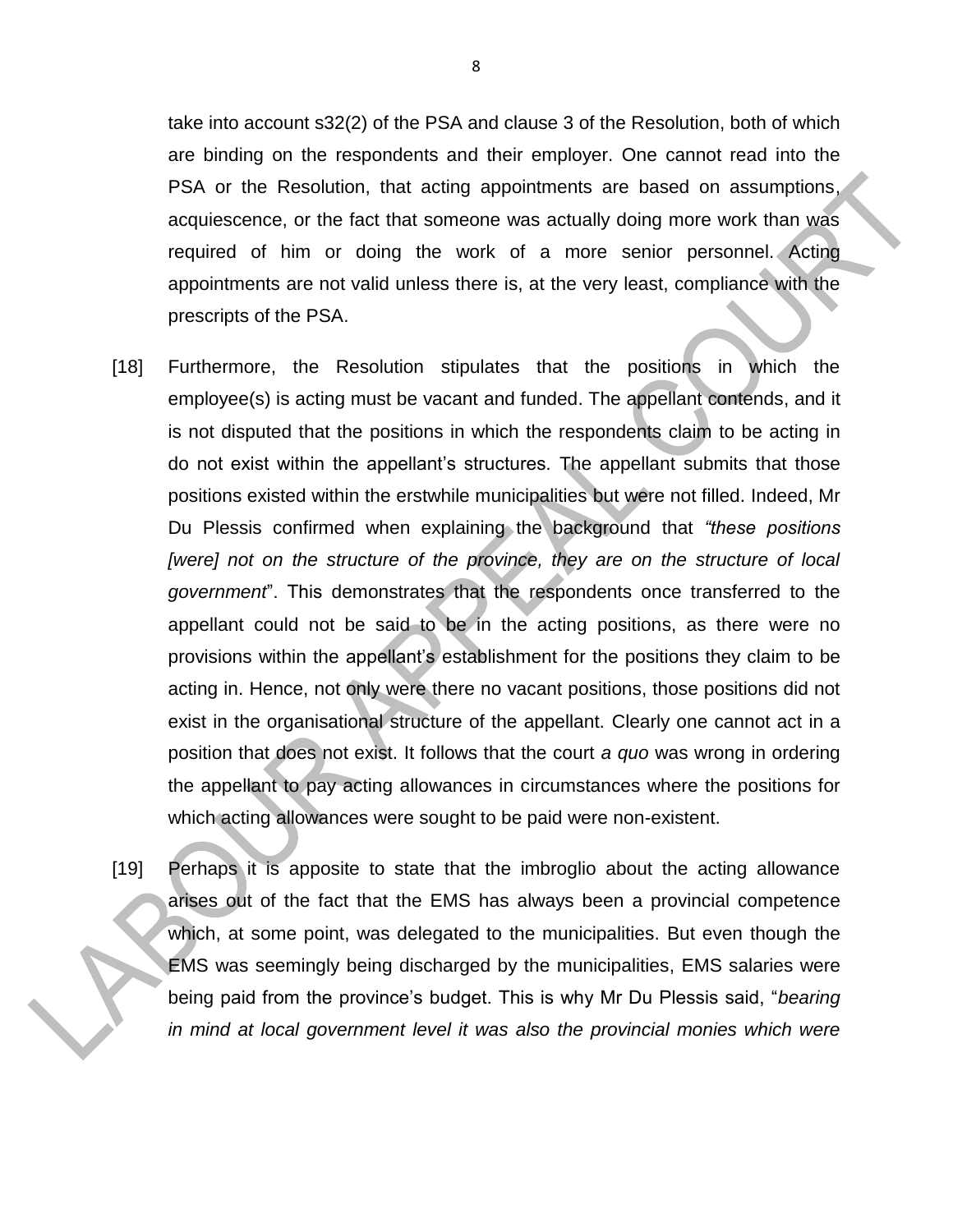*paid to the staff and when we went over that was paid.*" <sup>4</sup> A clear distinction should be made about acting appointment approved by the municipalities and by the province. The respondents seem to blur this distinction simply because their salaries were paid from the provincial budget prior to the transfer. Where the monies came for the payment of salaries is irrelevant. The assumption that because the province paid their salaries while they worked for the municipalities, they could still continue receiving acting allowances although they are no longer working for the municipalities is erroneous. Mr Du Plessis' evidence is clear that the positions did not exist at provincial level. If the positions did not exist, there cannot be vacancies justifying their acting appointment.

- [20] Finally, and for sake of completeness, it must be said that it is a requirement of the Resolution that an acting appointment should not exceed 12 months. The respondents on their own version acted for more than 12 months. In fact, it appears that the 12 months had lapsed in June 2004 when the appellant ceased paying the acting allowances.
- [21] The respondents' final contention, namely, that on the assumption that the acting appointments may be attacked based on lawfulness, they remain in the acting position until such time as their acting appointment is set-aside and as such they must continue to receive their acting allowances has no merit. As stated above (i) there had not been any appointments in the first place; (ii) acting appointments cannot be permanent, there are temporary in nature; and they serve to fill a vacancy that exists.
- [22] In the result, the appeal must succeed and the following order is made:
	- (1) The appeal is upheld;
	- (2) The Labour Court's judgment is set aside and replaced with the following order:

 $\overline{\phantom{a}}$ <sup>4</sup> Record vol 4 at 237.